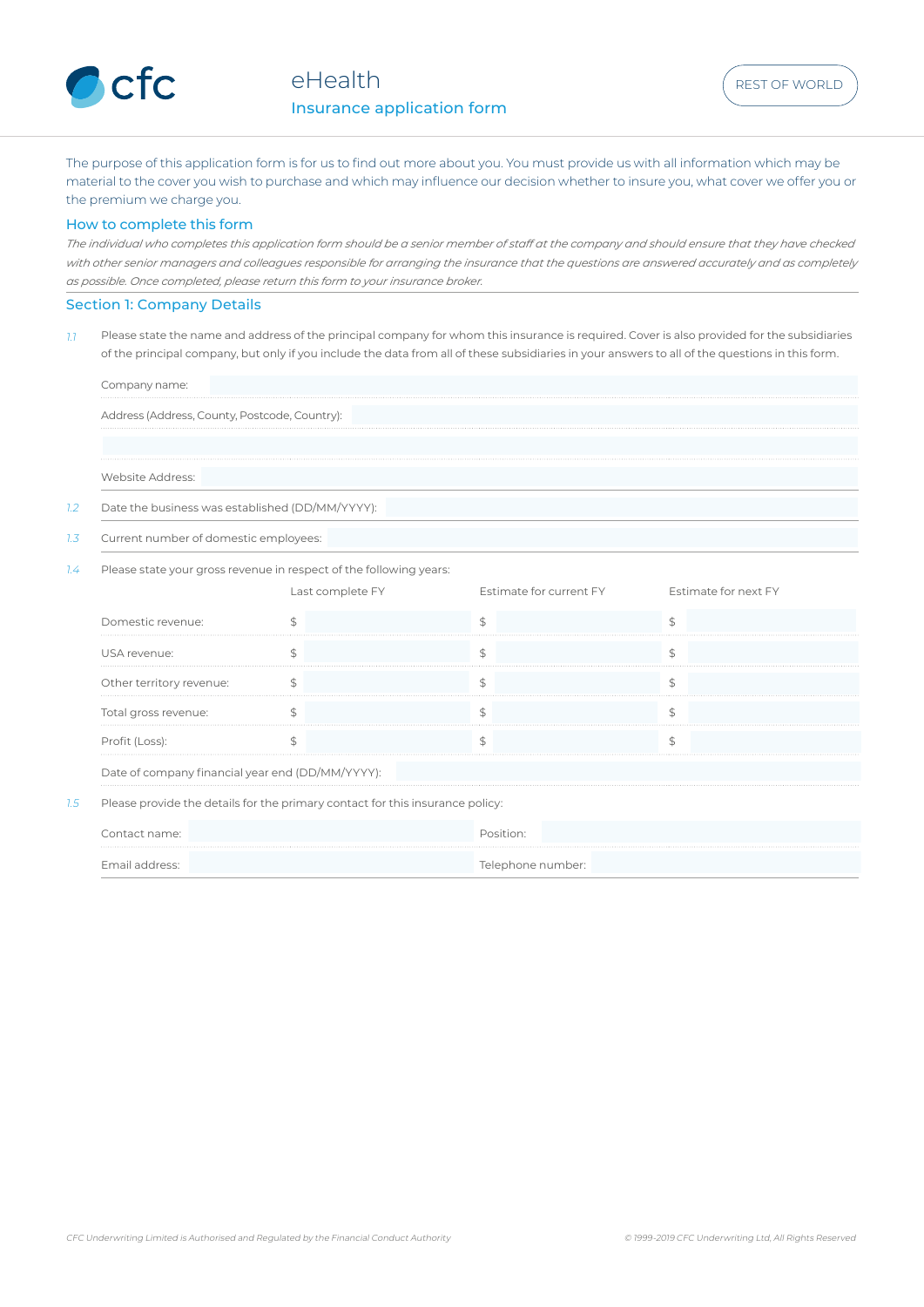

## Section 2: Activities

| 2.1 | Please describe in detail 1) the nature and types of professional and/or technology services you are engaged in and 2) the types of<br>technology products developed, manufactured, licensed or sold: |      |
|-----|-------------------------------------------------------------------------------------------------------------------------------------------------------------------------------------------------------|------|
|     |                                                                                                                                                                                                       |      |
|     |                                                                                                                                                                                                       |      |
| 2.2 | Please state whether your technology services are used for diagnosis, treatment or prevention of diseases or other conditions?<br>No<br><b>Yes</b>                                                    |      |
| 2.3 | Please provide an approximate breakdown of how your revenue is generated from your products and services:                                                                                             |      |
|     |                                                                                                                                                                                                       | $\%$ |
|     |                                                                                                                                                                                                       | $\%$ |
|     |                                                                                                                                                                                                       | $\%$ |
|     |                                                                                                                                                                                                       | %    |
|     |                                                                                                                                                                                                       | $\%$ |
|     |                                                                                                                                                                                                       | $\%$ |
|     |                                                                                                                                                                                                       | %    |
|     |                                                                                                                                                                                                       |      |
|     |                                                                                                                                                                                                       | %    |
| 2.4 | Please indicate the estimated number of patient encounters for the next 12 months:                                                                                                                    |      |
| 2.5 | Please state whether all professionals are subject to background checks (criminal, sexual offender registry etc.):<br>No<br><b>Yes</b><br>If "no", please provide details:                            |      |
|     |                                                                                                                                                                                                       |      |
| 2.6 | Please state whether any doctor has had a board action brought against them in the last 5 years:<br><b>Yes</b><br><b>No</b><br>If "yes", please provide details:                                      |      |
|     |                                                                                                                                                                                                       |      |
| 2.7 | Please state whether medications are prescribed through your services:<br>N <sub>o</sub><br>Yes                                                                                                       |      |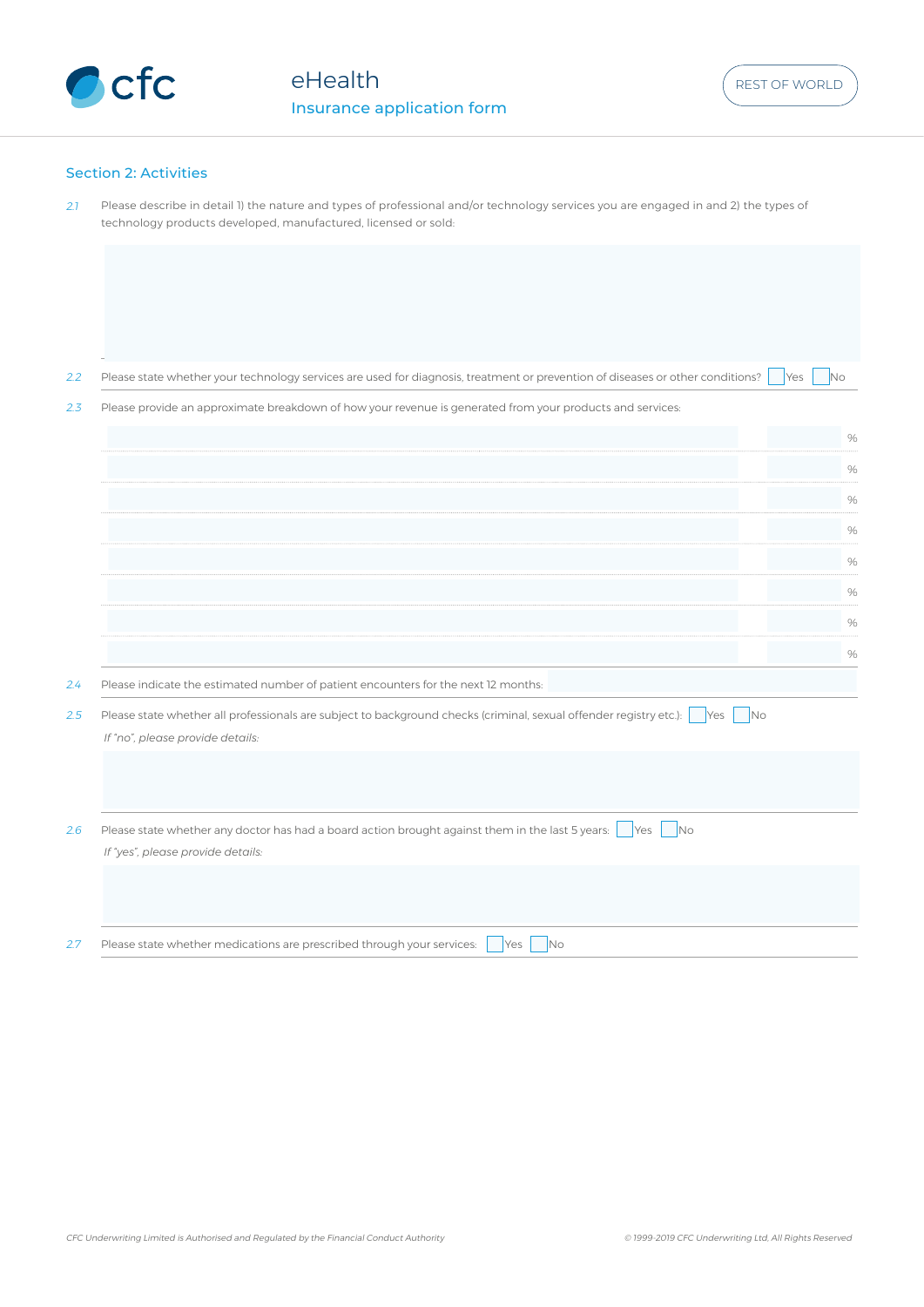

# Section 3: Contract & Risk Management Information

| Please complete the following in respect of your 3 largest projects in the past 3 years: |  |  |  |
|------------------------------------------------------------------------------------------|--|--|--|
|                                                                                          |  |  |  |

|     | Name of client:                                         | Nature of your work<br>undertaken:                                                              | Your annual income from<br>this contract:                                                                                               | Duration:        |
|-----|---------------------------------------------------------|-------------------------------------------------------------------------------------------------|-----------------------------------------------------------------------------------------------------------------------------------------|------------------|
|     |                                                         |                                                                                                 |                                                                                                                                         |                  |
|     |                                                         |                                                                                                 |                                                                                                                                         |                  |
|     |                                                         |                                                                                                 |                                                                                                                                         |                  |
| 3.2 | Please state approximately how many customers you have: |                                                                                                 |                                                                                                                                         |                  |
| 3.3 |                                                         | Please state whether you always carry out work under a written contract signed by every client: | Yes                                                                                                                                     | N <sub>O</sub>   |
| 3.4 |                                                         |                                                                                                 | Please describe how, if at all, you limit your liability for consequential loss or financial damages under a written contract:          |                  |
|     |                                                         |                                                                                                 |                                                                                                                                         |                  |
|     |                                                         |                                                                                                 |                                                                                                                                         |                  |
|     |                                                         |                                                                                                 |                                                                                                                                         |                  |
| 3.5 |                                                         |                                                                                                 | Please describe your legal review process, if any, before entering into new contracts or agreements:                                    |                  |
|     |                                                         |                                                                                                 |                                                                                                                                         |                  |
|     |                                                         |                                                                                                 |                                                                                                                                         |                  |
|     |                                                         |                                                                                                 |                                                                                                                                         |                  |
| 3.6 |                                                         |                                                                                                 | Please describe the impact on your clients if your products or services failed or you were unable to deliver your products or services: |                  |
|     |                                                         |                                                                                                 |                                                                                                                                         |                  |
|     |                                                         |                                                                                                 |                                                                                                                                         |                  |
|     |                                                         |                                                                                                 |                                                                                                                                         |                  |
| 3.7 | Do you employ subcontractors?                           | <b>Yes</b><br><b>No</b>                                                                         |                                                                                                                                         |                  |
|     | If "yes", please state:                                 |                                                                                                 |                                                                                                                                         |                  |
|     |                                                         |                                                                                                 | a) what approximate percentage of your revenue, in your current financial year, will be paid to subcontractors (%):                     |                  |
|     |                                                         |                                                                                                 |                                                                                                                                         |                  |
|     |                                                         |                                                                                                 | c) whether you ensure that subcontractors have their own errors and omissions and general liability insurance:                          | <b>Yes</b><br>No |
|     |                                                         |                                                                                                 | d) if you answered "yes" to c) above, what is the limit of liability that subcontractors must purchase:                                 |                  |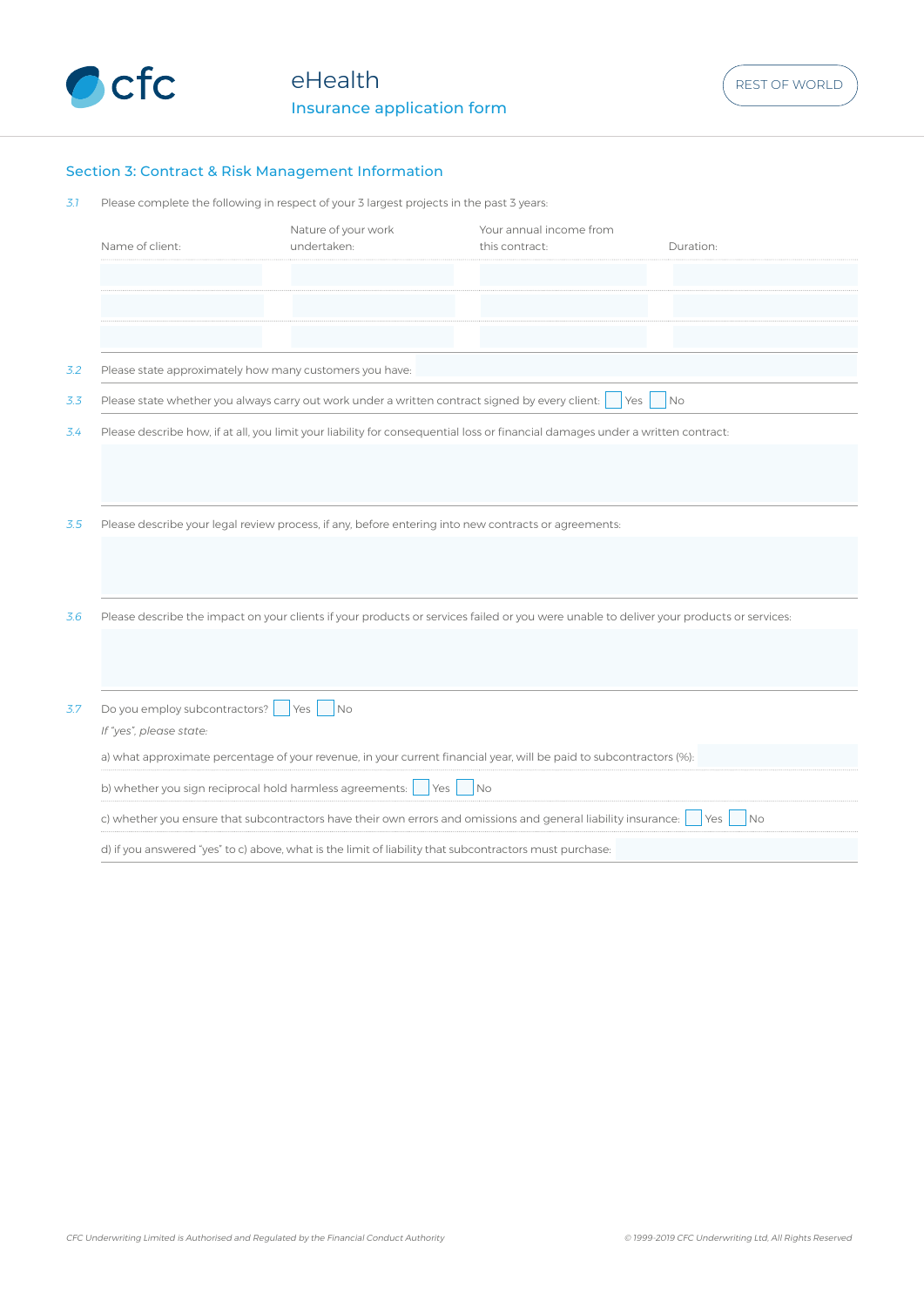

## Section 4: Cyber Security Risk Management

4.1 Please describe the type of sensitive information you hold (including PII/PHI) and provide an approximate number of unique records that you store or process:

4.2 Please describe the most valuable data assets you store:

4.3 Please state whether you are compliant with the General Data Protection Regulation (GDPR): Ves No

4.4 Please tick all the boxes below that relate to companies or services where you store sensitive data or who you reply upon to provide critical business services:

|       | Amazon web services |               |
|-------|---------------------|---------------|
|       | <b>IRM</b>          | Microsoft 365 |
| Azure |                     |               |
|       |                     |               |

4.5 Please tick all the boxes below that relate to controls that you currently have implemented within your IT infrastructure (including where provided by a third party). If you're unsure of what any of these tools are, please refer to the explanation on the final page of this document. business services:

| <b>Advances Endpoint Protection</b> | Application Whitelisting  | Asset Inventory            |
|-------------------------------------|---------------------------|----------------------------|
| Custom Threat Intelligence          | Database Encryption       | Data Loss Prevention       |
| <b>DDoS Mitigation</b>              | NMARC                     | <b>DNS Filtering</b>       |
| <b>Employee Awareness Training</b>  | Incident Response Plan    | Intrusion Detection System |
| Mobile Device Encryption            | <b>Penetration Tests</b>  | Perimeter Firewalls        |
| Security Info & Event Management    | Two-Factor Authentication | <b>Vulnerability Scans</b> |
| Web Application Firewall            | Web Content Filtering     |                            |

*Please provide the name of the software or service provider that you use for each of the control highlighted above:*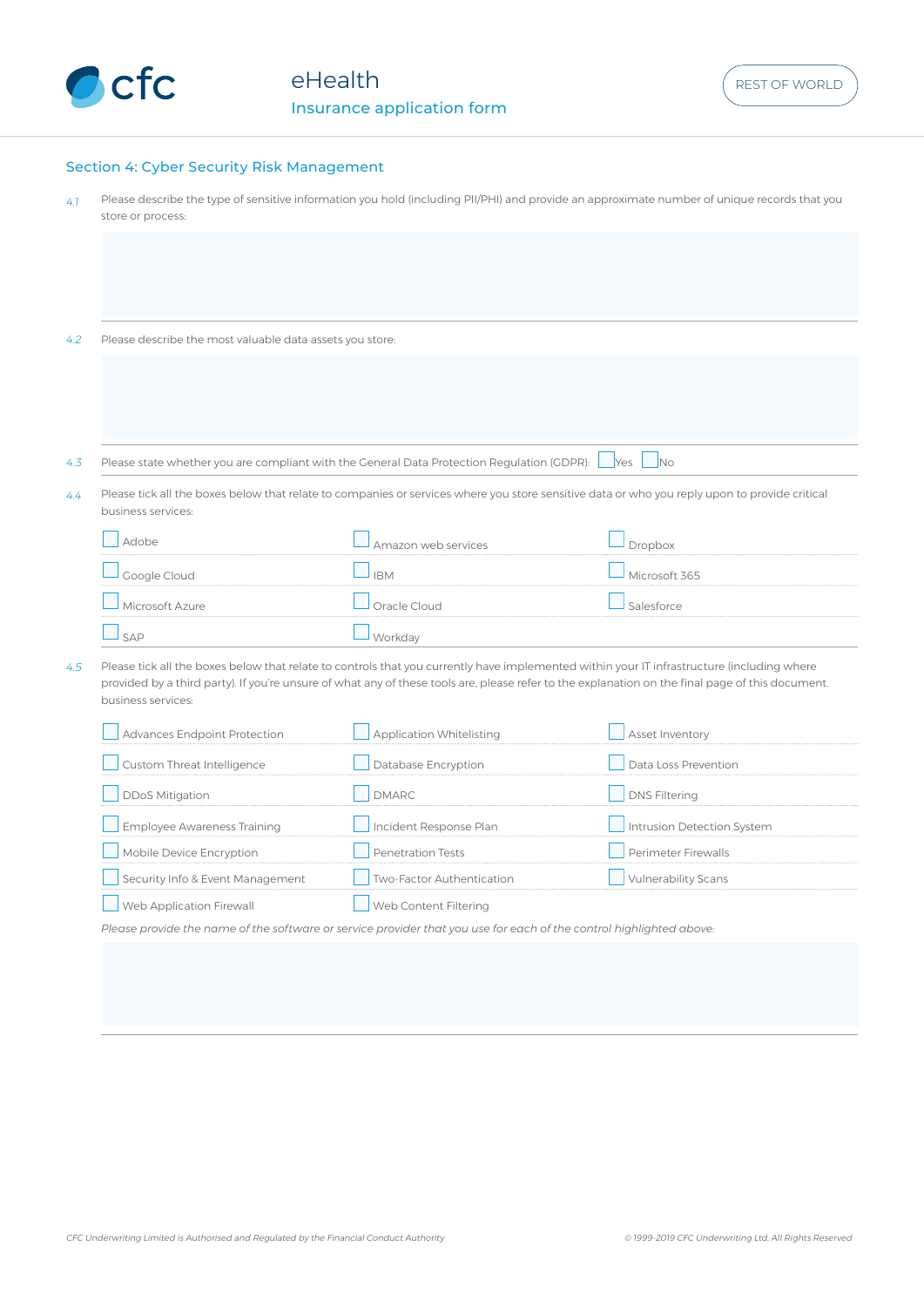

# Section 5: Intellectual Property Rights Risk Management

| 5.1 | Please describe below your procedures for:<br>a) preventing infringing on third party intellectual property rights; and<br>b) obtaining licenses to use and the monitoring of third party intellectual property rights:                                                                                                                                                                                |
|-----|--------------------------------------------------------------------------------------------------------------------------------------------------------------------------------------------------------------------------------------------------------------------------------------------------------------------------------------------------------------------------------------------------------|
|     |                                                                                                                                                                                                                                                                                                                                                                                                        |
| 5.2 | Please state whether you have ever sent or received the following relating to intellectual property rights:                                                                                                                                                                                                                                                                                            |
|     | a) a cease and desist letter:<br>Yes<br>No                                                                                                                                                                                                                                                                                                                                                             |
|     | b) notification of an actual or potential claim letter:<br>No<br>Yes<br>If "yes" to a) or b) above, please provide full details:                                                                                                                                                                                                                                                                       |
|     |                                                                                                                                                                                                                                                                                                                                                                                                        |
|     |                                                                                                                                                                                                                                                                                                                                                                                                        |
| 5.3 | Please describe your procedures for managing intellectual property rights issues, including responding to an allegation of infringement and<br>how the individual responsible for intellectual property rights issues is qualified for the role:                                                                                                                                                       |
|     |                                                                                                                                                                                                                                                                                                                                                                                                        |
|     |                                                                                                                                                                                                                                                                                                                                                                                                        |
|     | <b>Section 6: Claims Experience</b>                                                                                                                                                                                                                                                                                                                                                                    |
| 6.1 | Please state whether you are aware of any incident:                                                                                                                                                                                                                                                                                                                                                    |
|     | a) which may result in a claim under any of the insurance for which you are applying to purchase in this application form:<br><b>No</b><br>Yes                                                                                                                                                                                                                                                         |
|     | b) which resulted in legal action being made against any of the companies to be insured within the last 5 years:<br>Yes<br>No                                                                                                                                                                                                                                                                          |
|     | If you have answered "yes" to a) or b) above then please describe the incident, including the monetary amount of the potential<br>claim or the monetary amount of any claim paid or reserved for payment by you or by an insurer. Please include all relevant dates,<br>including a description of the status of any current claim which has been made but has not been settled or otherwise resolved. |
|     |                                                                                                                                                                                                                                                                                                                                                                                                        |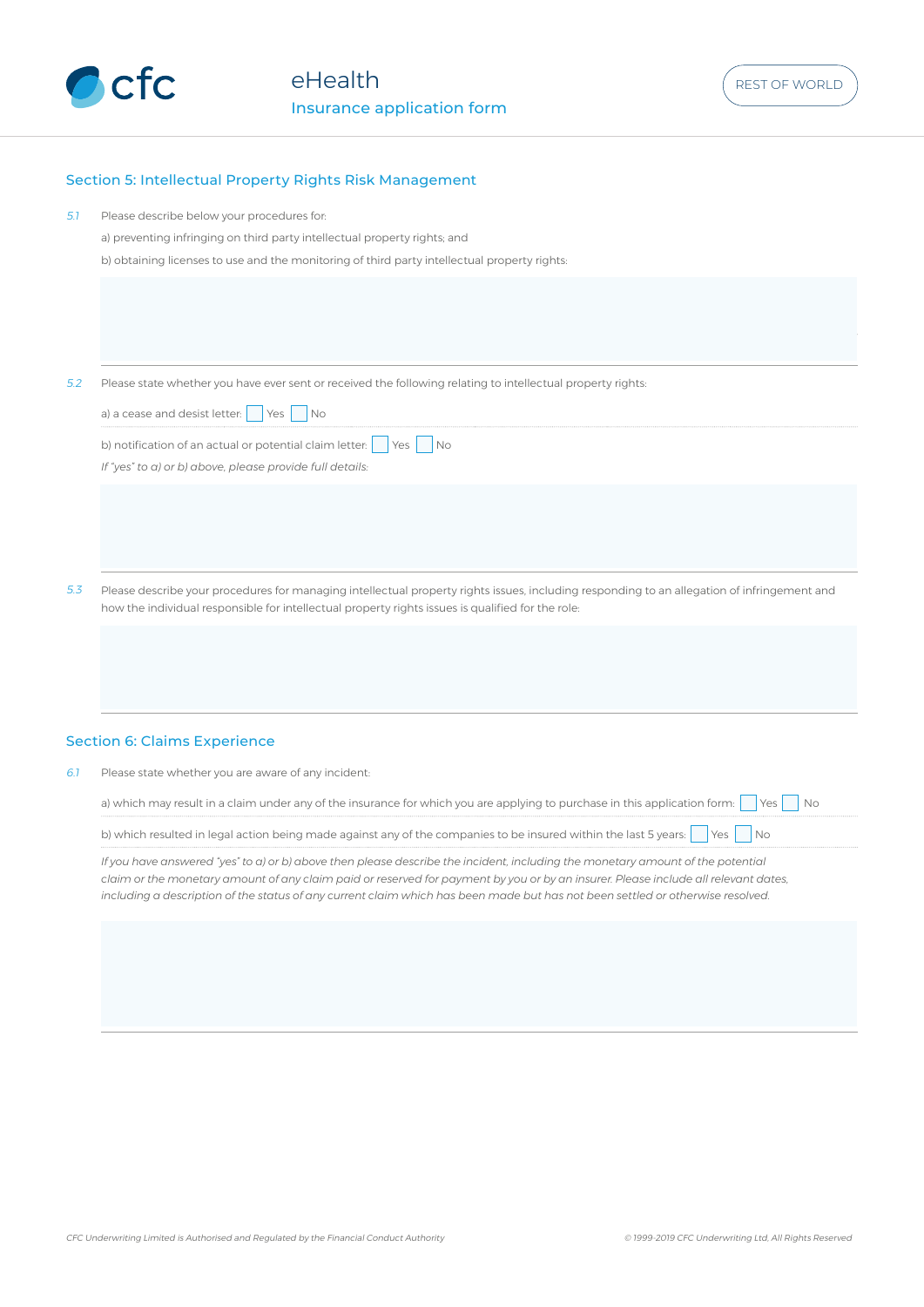

## Section 7: Additional Information

Please provide the following information when you send the application form to us.

• Directors or principals resumes if the company has been trading for less than 3 years;

• The organisation chart or group structure if any subsidiaries are to be insured including names, dates of acquisition, countries of domicile, percentages of ownership; and

• The standard form of contract, end user license agreement or terms of use issued by the company.

| Name· | Date of Acquisition: | Country of Domicile: | Percentage of ownership: |
|-------|----------------------|----------------------|--------------------------|
|       |                      |                      |                          |
|       |                      |                      |                          |
|       |                      |                      |                          |
|       |                      |                      |                          |
|       |                      |                      |                          |
|       |                      |                      |                          |

Please provide this space below to provide us with any other relevant information:

### Important notice

*By signing this form you agree that the information provided is both accurate and complete and that you have made all reasonable attempts to ensure this is the case by asking the appropriate people within your business. CFC Underwriting will use this information solely for the purposes of providing insurance services and may share your data with third parties in order to do this. We may also use anonymised elements of your data for*  the analysis of industry trends and to provide benchmarking data. For full details on our privacy policy please visit www.cfcunderwriting.com/privacy

| Signature:    | Date (DD/MM/YYYY): |  |
|---------------|--------------------|--|
|               |                    |  |
|               |                    |  |
| Contact Name: | Position:          |  |